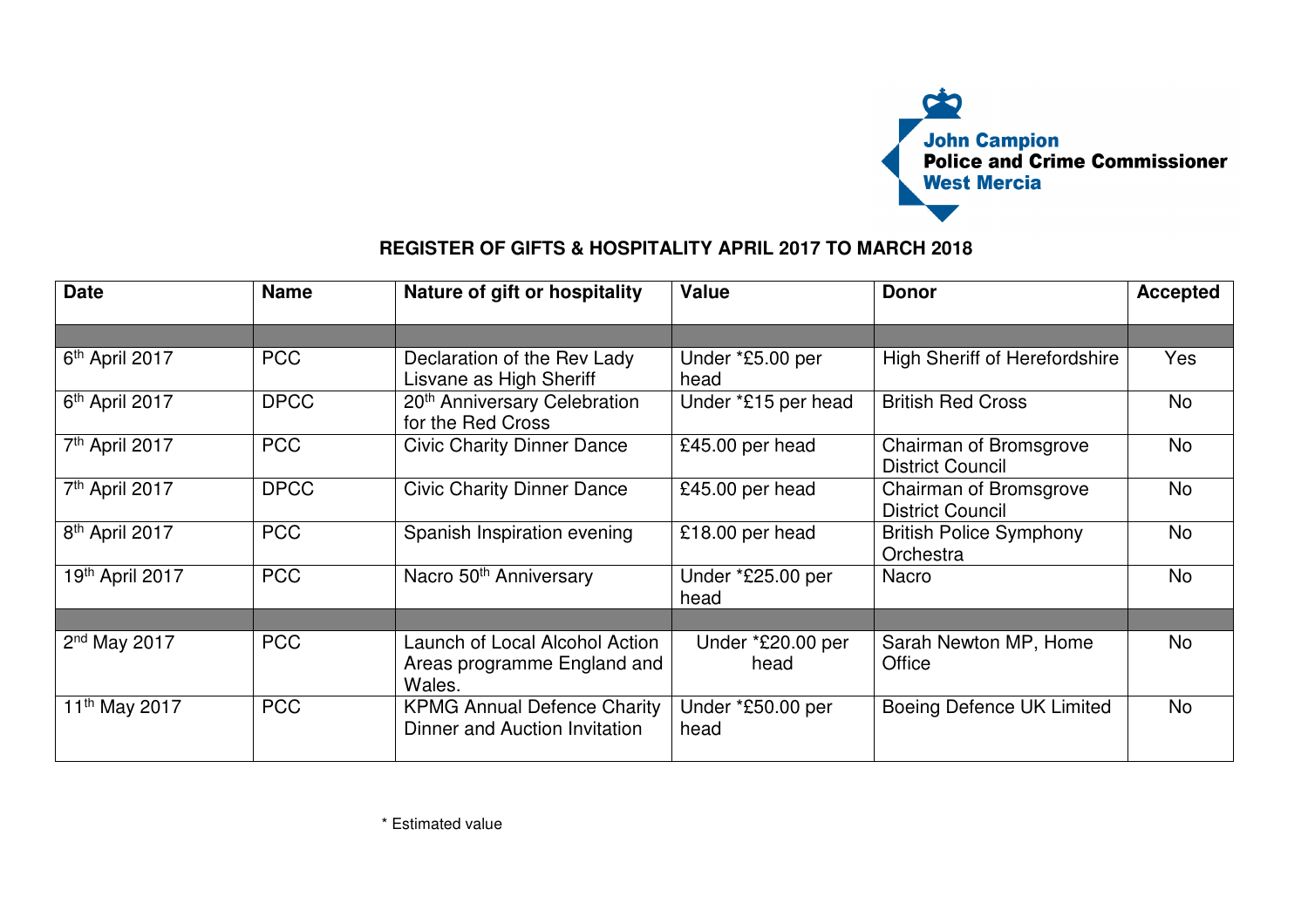| <b>Date</b>                | <b>Name</b> | Nature of gift or hospitality                                                            | <b>Value</b>              | <b>Donor</b>                                                                    | <b>Accepted</b> |
|----------------------------|-------------|------------------------------------------------------------------------------------------|---------------------------|---------------------------------------------------------------------------------|-----------------|
| 11 <sup>th</sup> May 2017  | <b>PCC</b>  | Private viewing of Fight to End<br>Polio Exhibition                                      | Under *10.00 per<br>head  | <b>Rotary Club of Bewdley</b>                                                   | <b>No</b>       |
| 12 <sup>th</sup> May 2017  | <b>PCC</b>  | To celebrate the opening of a<br>new adult inpatient unit at St.<br>Michael's Hospice    | Under *£5.00 per<br>head  | St. Michael's Hospice                                                           | <b>No</b>       |
|                            |             |                                                                                          |                           |                                                                                 |                 |
| 3rd June 2017              | <b>PCC</b>  | <b>Beating Retreat</b>                                                                   | Under *15.00 per<br>head  | <b>Major Terry Warburton</b><br><b>Officer Commanding The</b><br>Royal Yeomanry | <b>No</b>       |
| 7 <sup>th</sup> June 2017  | <b>PCC</b>  | New Horizon Formal Dinner                                                                | Under *£30.00 per<br>head | <b>Worcestershire Local</b><br>Enterprise                                       | Yes             |
| 15 <sup>th</sup> June 2017 | <b>DPCC</b> | <b>WLEP H&amp;W Chamber</b><br><b>Business Awards Ceremony</b>                           | Approx £30.00 per<br>head | <b>Worcestershire Local</b><br>Enterprise                                       | <b>No</b>       |
| 17 <sup>th</sup> June 2017 | <b>PCC</b>  | Commemoration of the Battle<br>of the Somme                                              | Under *£15.00 per<br>head | Ssafa / Royal British Legion                                                    | <b>No</b>       |
| 19th June 2017             | <b>PCC</b>  | Ticket to launch of film "It's Too<br>Late Now!" premiere with<br><b>Shropshire Fire</b> | Under *£15.00 per<br>head | <b>Shropshire Fire &amp; Rescue</b><br>Service                                  | Yes             |
| 20th & 21st June 2017      | <b>PCC</b>  | 2 Complimentary passes for<br><b>Police Strategy Forum</b>                               | £995 per head             | <b>AH Media UK</b>                                                              | <b>No</b>       |
| 22 <sup>nd</sup> June 2017 | <b>PCC</b>  | Drinks with The High Sheriff of<br>Worcestershire                                        | Under *£10.00 per<br>head | High Sheriff of<br>Worcestershire                                               | <b>No</b>       |
| $22nd$ June 2017           | <b>DPCC</b> | Drinks with The High Sheriff of<br>Worcestershire                                        | Under *£10.00 per<br>head | High Sheriff of<br>Worcestershire                                               | Yes             |
| 22 <sup>nd</sup> June 2017 | <b>PCC</b>  | <b>Buffet lunch</b>                                                                      | Under £10.00 per<br>head  | The Police Treatment<br>Centres                                                 | <b>No</b>       |
| 23rd June 2017             | PCC & DPCC  | Drinks with Lucy Allan MP                                                                | Under *£10.00 per<br>head | Lucy Allan MP                                                                   | <b>No</b>       |
| 24th June 2017             | <b>PCC</b>  | <b>NARPO Garden Party</b>                                                                | Under *£10.00 per<br>head | <b>NARPO</b>                                                                    | <b>No</b>       |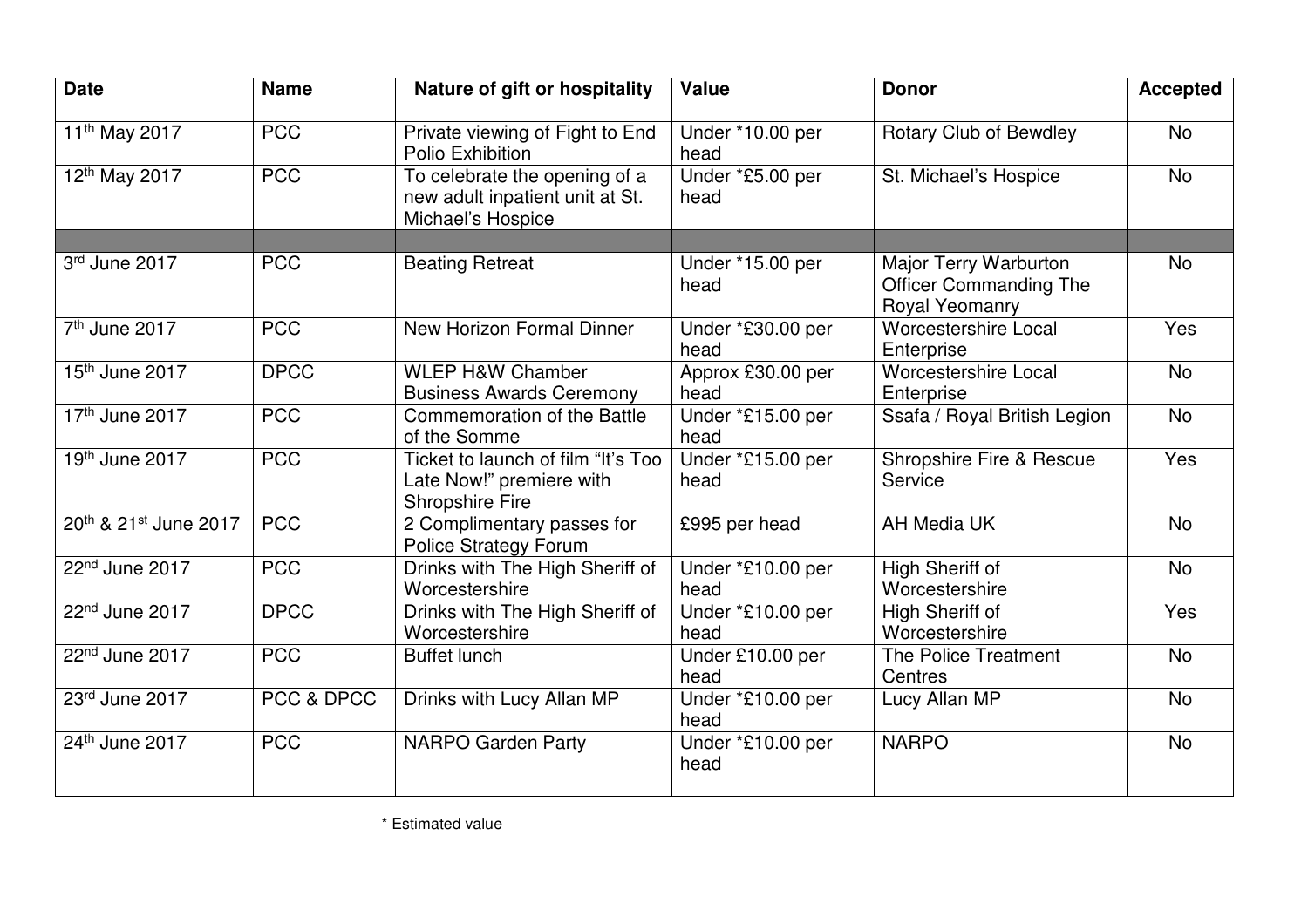| <b>Date</b>                     | <b>Name</b> | Nature of gift or hospitality                                     | <b>Value</b>              | <b>Donor</b>                                           | <b>Accepted</b> |
|---------------------------------|-------------|-------------------------------------------------------------------|---------------------------|--------------------------------------------------------|-----------------|
| 25th June 2017                  | <b>PCC</b>  | <b>Annual Civic Service</b>                                       | Under *£10.00 per<br>head | Mayor Cllr Mrs Anna<br>Coleman                         | Yes             |
| 25th June 2017                  | <b>PCC</b>  | Fund raising event for the<br>Millbrook Suite, Kidderminster      | £25.00 per head           | Kateshill House, Bewdley                               | <b>No</b>       |
| 29th June 2017                  | <b>PCC</b>  | Drinks with the Lord Lieutenant<br>of Worcestershire              | Under *£10.00 per<br>head | Lord Lieutenant of<br>Worcestershire                   | Yes             |
| 12th July 2017                  | <b>PCC</b>  | Light refreshments after the<br><b>Trust AGM</b>                  | *£5.00 per person         | <b>Worcestershire Heath Care</b>                       | <b>No</b>       |
| 12 <sup>th</sup> July 2017      | <b>PCC</b>  | Young Citizenship Celebration<br>2017                             | *£5.00 per person         | Safer Wyre Forest - North<br><b>Worcestershire CSP</b> | Yes             |
| 13 <sup>th</sup> July 2017      | <b>PCC</b>  | <b>Police Bravery Awards</b>                                      | *£50.00 per person        | <b>Police Federation &amp; Police</b><br>Mutual        | Yes             |
| 14th July 2017                  | <b>DPCC</b> | Garden Party at the home of<br>the Reverend Lady Lisvane          | *£20.00 per person        | The High Sheriff of<br>Herefordshire                   | <b>No</b>       |
| 16 <sup>th</sup> July 2017      | <b>PCC</b>  | Royal International Air Tattoo<br>3027                            | *£47.00 per person        | <b>Boeing Company</b>                                  | <b>No</b>       |
| 18 <sup>th</sup> July 2017      | <b>PCC</b>  | <b>Media Drinks Reception</b>                                     | Under *£10.00 per<br>head | <b>APCC</b>                                            | <b>No</b>       |
| 23rd August 2017                | <b>PCC</b>  | Overnight stay, dinner, day<br>conference                         | £179.00 in total          | <b>Public Safety Forum</b>                             | Yes             |
| 5 <sup>th</sup> September 2017  | <b>PCC</b>  | Attend the PSAEW Annual<br>Conference Banquet 2017                | Under *£85.00 per<br>head | <b>PSAEW</b>                                           | Yes             |
| 6 <sup>th</sup> September 2017  | <b>PCC</b>  | Attend the official opening of<br><b>Aylesbury Surgery</b>        | Under *£5.00 per<br>head  | Aylesbury                                              | <b>No</b>       |
| 7th September 2017              | <b>PCC</b>  | <b>Attend Royal Air Force</b><br><b>Shawbury Autumn Reception</b> | Under *10.00 per<br>head  | <b>RAF Shawbury</b>                                    | <b>No</b>       |
| 15 <sup>th</sup> September 2017 | <b>PCC</b>  | To attend the H&W Medal &<br><b>Award Ceremony</b>                | Under *£5.00 per<br>head  | <b>H&amp;W Fire &amp; Rescue</b>                       | Yes             |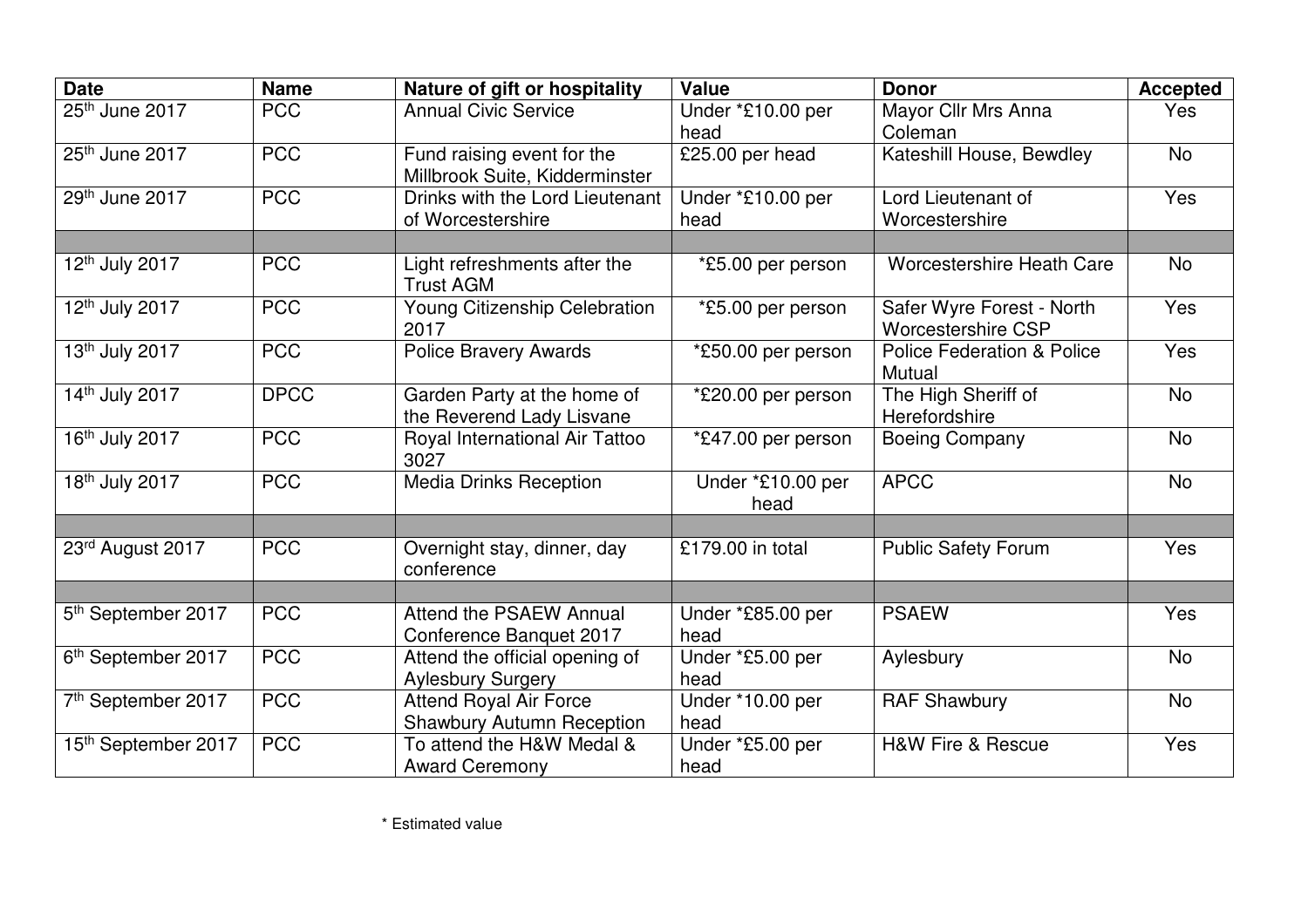| <b>Date</b>                  | <b>Name</b> | Nature of gift or hospitality                                                                 | <b>Value</b>              | <b>Donor</b>                                         | <b>Accepted</b> |
|------------------------------|-------------|-----------------------------------------------------------------------------------------------|---------------------------|------------------------------------------------------|-----------------|
| 17th September 2017          | <b>PCC</b>  | To commemorate the 150 <sup>th</sup><br>anniversary of the birth of<br><b>Stanley Baldwin</b> | Under *£5.00 per<br>head  | <b>Worcester Cathedral</b>                           | <b>No</b>       |
| 20th September 2017          | <b>PCC</b>  | Private view of the PRIDE ART<br>exhibition                                                   | Under *£5.00 per<br>head  | <b>Worcestershire PRIDE</b><br>organising Committee  | <b>No</b>       |
| 24th September 2017          | <b>PCC</b>  | To attend service to<br>commemorate the centenary of<br><b>Battle of Passchendaele</b>        | Under *£5.00 per<br>head  | <b>Worcester Cathedral</b>                           | <b>No</b>       |
| 24th September 2017          | <b>PCC</b>  | <b>National Police Memorial Day</b><br>Service and Drinks Reception<br>2017, Cardiff          | Under *£20.00 per<br>head | <b>National Police Memorial</b><br>Day               | <b>No</b>       |
| 1st October 2017             | <b>PCC</b>  | Dinner at restaurant in<br>Manchester                                                         | Under *£25.00 per<br>head | <b>West Midlands MEP</b>                             | <b>NO</b>       |
| 2 <sup>nd</sup> October 2017 | <b>PCC</b>  | A roundtable discussion<br>around the Lammy Review<br>with lunch, Manchester                  | Under *£25.00 per<br>head | Clinks, London                                       | <b>NO</b>       |
| 7th October 2017             | <b>PCC</b>  | 2 complementary tickets to see<br>'While you Weren't Looking'                                 | Under *£10.00 per<br>head | <b>Rainbow Film Festival</b>                         | <b>NO</b>       |
| 7 <sup>th</sup> October 2017 | <b>PCC</b>  | Refreshments after the<br>Passing out parade of the<br>cadets at Bromsgrove Fire<br>Station   | Under *£5.00 per<br>head  | Hereford & Worcester Fire &<br><b>Rescue Service</b> | N <sub>O</sub>  |
| 7th October 2017             | <b>DPCC</b> | Refreshments after the<br>Passing out parade of the<br>cadets at Bromsgrove Fire<br>Station   | Under *£5.00 per<br>head  | Hereford and Worcester Fire<br>& Rescue Service      | <b>YES</b>      |
| 8 <sup>th</sup> October 2017 | <b>PCC</b>  | <b>Attend Shrievalty Service and</b><br>afternoon tea at Hereford<br>Cathedral                | Under *£10.00 per<br>head | <b>High Sheriff of Herefordshire</b>                 | <b>YES</b>      |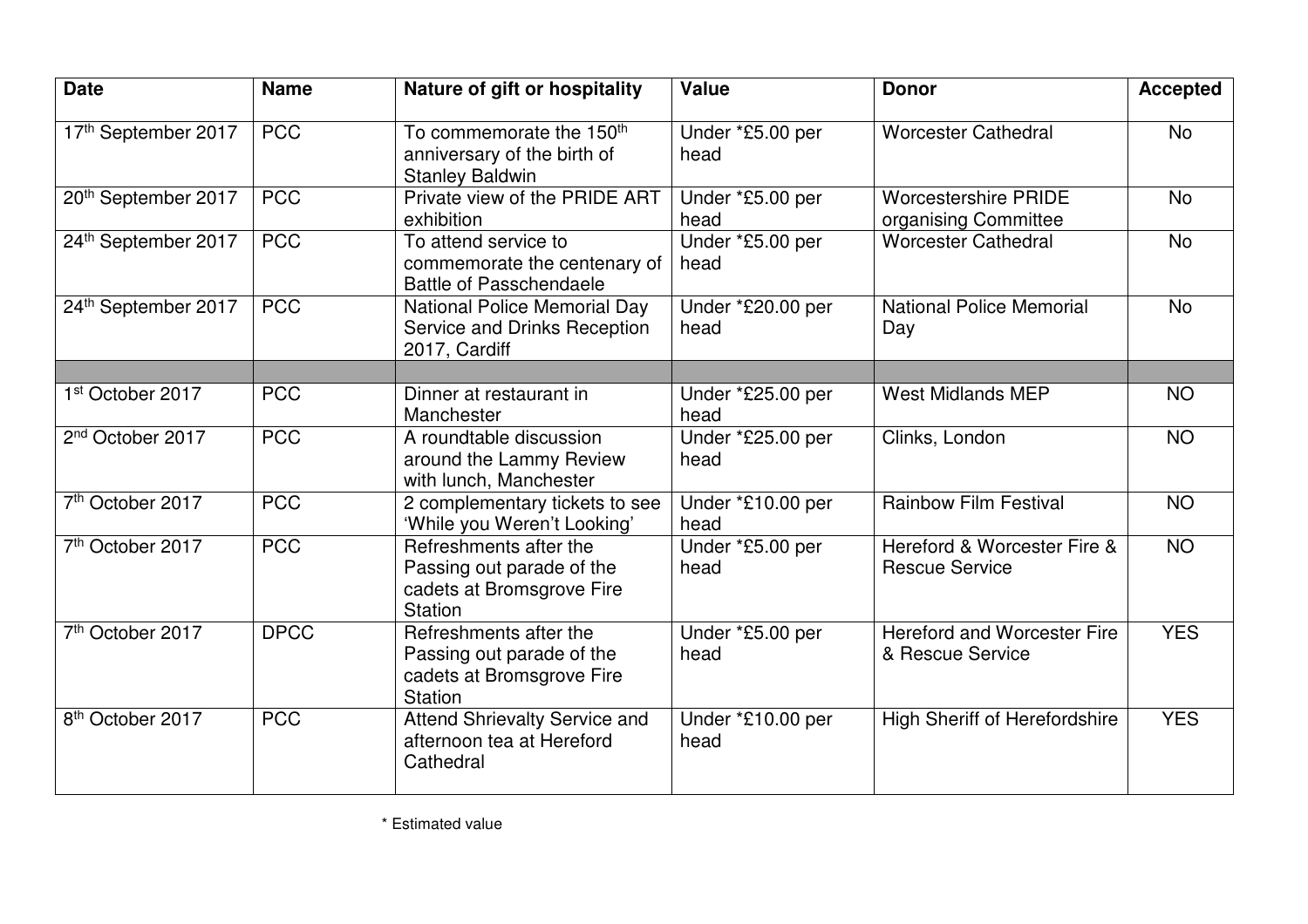| <b>Date</b>                   | <b>Name</b>       | Nature of gift or hospitality                                                     | <b>Value</b>                                                              | <b>Donor</b>                                                                     | <b>Accepted</b> |
|-------------------------------|-------------------|-----------------------------------------------------------------------------------|---------------------------------------------------------------------------|----------------------------------------------------------------------------------|-----------------|
| 15th October 2017             | <b>PCC</b>        | <b>Attend Shrievalty Service at</b><br><b>Worcester Cathedral</b>                 | Under *£10.00 per<br>head                                                 | High Sheriff of<br>Worcestershire                                                | <b>YES</b>      |
| 30th October 2017             | <b>PCC</b>        | Attend Graduation Dinner,<br>University of Worcester                              | Under *£30.00 per<br>head                                                 | <b>Chair of Governors &amp; Vice</b><br>Chancellor of University of<br>Worcester | N <sub>O</sub>  |
|                               |                   |                                                                                   |                                                                           |                                                                                  |                 |
| 9 <sup>th</sup> November 2017 | <b>PCC</b>        | <b>Guest Speaker and meal</b>                                                     | Under *£25.00 per<br>head                                                 | <b>Shropshire Farmers</b>                                                        | <b>YES</b>      |
| 10th November 2017            | <b>PCC</b>        | Light Refreshments after the<br>H&W Fire Service Medal &<br><b>Award Ceremony</b> | Under *£10.00 per<br>head                                                 | <b>Hereford and Worcester Fire</b><br>& Rescue Service                           | <b>NO</b>       |
| 12th November 2017            | <b>PCC</b>        | Drinks after the Remembrance<br>Parade                                            | Under *£10.00 per<br>head                                                 | <b>City of Worcester Council</b>                                                 | <b>NO</b>       |
| 12th November 2017            | <b>PCC</b>        | Light Refreshments after the<br>Remembrance Parade in<br><b>Bewdley</b>           | Under *£10.00 per<br>head                                                 | <b>Bewdley Town Council</b>                                                      | <b>YES</b>      |
| 16th November 2017            | <b>DPCC</b>       | A buffet at the Worcestershire<br><b>Branch of the Magistrates</b><br><b>AGM</b>  | £12.00 per head                                                           | <b>Worcestershire Magistrates</b><br>Association                                 | <b>YES</b>      |
| 17th November 2017            | <b>PCC</b>        | <b>Annual SYA Celebration Event</b>                                               | Under *£10 per head                                                       | Shropshire Youth<br>Association                                                  | <b>NO</b>       |
| 18th November 2017            | PCC/DPCC          | <b>Thanksgiving Service</b>                                                       | Under *£10 per head                                                       | <b>Evesham Street Pastors</b>                                                    | <b>NO</b>       |
| 18th November 2017            | <b>PCC</b>        | Christmas Lights Switch-On<br>Day                                                 | Under *£10.00 per<br>head                                                 | Mayor & Mayoress of<br><b>Bromyard &amp; Winslow</b>                             | <b>NO</b>       |
| 23rd November 2017            | <b>PCC / DPCC</b> | 16 <sup>th</sup> Annual Sports Awards and<br>Dinner                               | Under *£50.00 per<br>head, but 2 members of<br>the OPCC staff<br>attended | Sports Partnership Hereford<br>and Worcester                                     | <b>NO</b>       |
| 24th November 2017            | <b>PCC</b>        | <b>Charity Ball</b>                                                               | Under *£30.00 per head                                                    | Mr Raj Mehta                                                                     | N <sub>O</sub>  |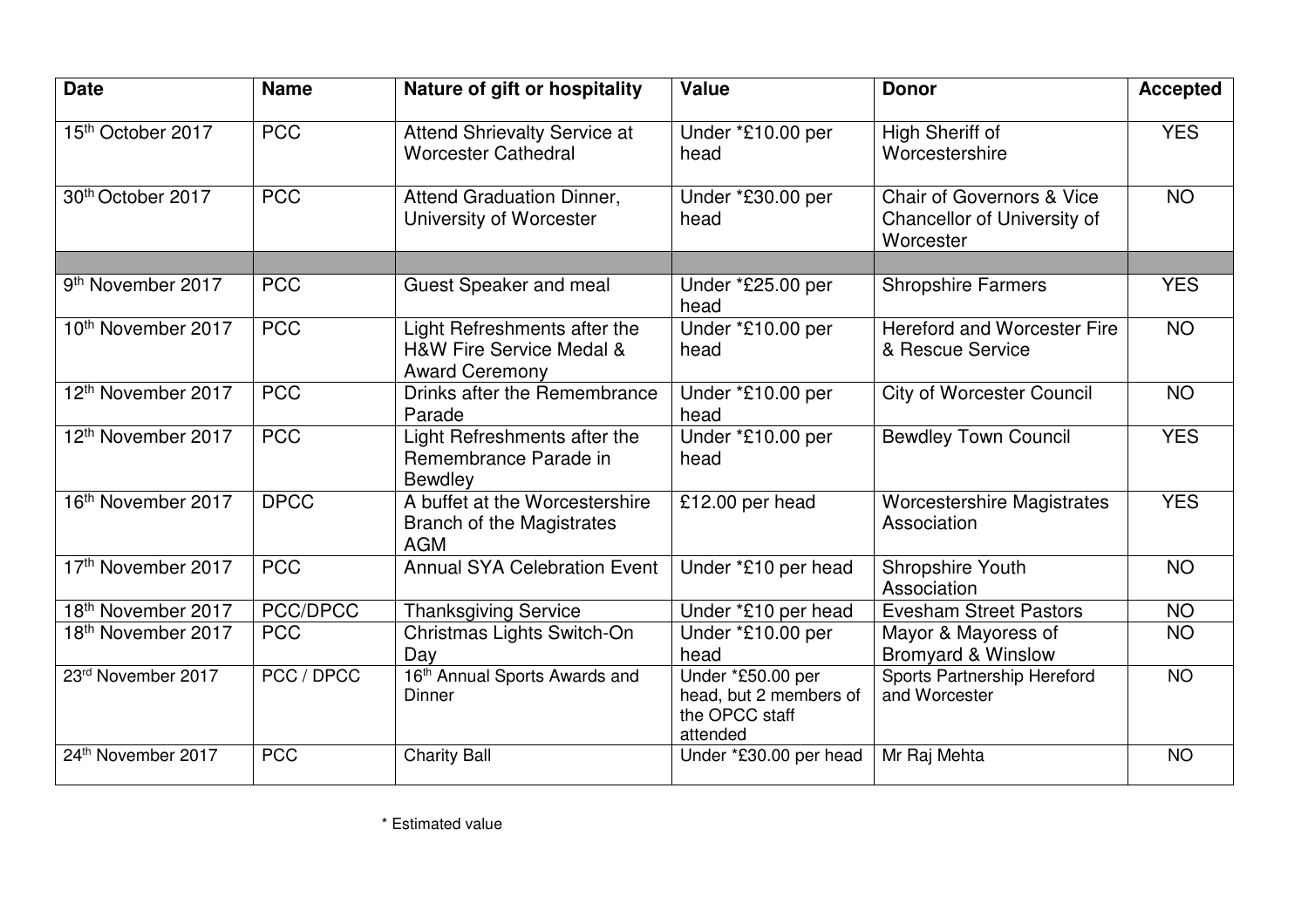| <b>Date</b>                    | <b>Name</b>              | Nature of gift or hospitality                                               | <b>Value</b>               | <b>Donor</b>                                     | <b>Accepted</b> |
|--------------------------------|--------------------------|-----------------------------------------------------------------------------|----------------------------|--------------------------------------------------|-----------------|
| 28th November 2017             | <b>PCC</b>               | Lord Ferrers Awards and<br>Afternoon tea                                    | Under *£30.00 per head     | <b>Home Office</b>                               | <b>YES</b>      |
|                                |                          |                                                                             |                            |                                                  |                 |
| 1st December 2017              | <b>PCC</b>               | Attend a Christmas Reception                                                | *Under *£20.00 per<br>head | <b>Andrew Grant LLP</b>                          | <b>NO</b>       |
| 2 <sup>nd</sup> December 2017  | <b>DPCC</b>              | Attend 'Proms Night<br>Spectacular'                                         | Under *30.00 per<br>head   | <b>HMIC</b>                                      | <b>NO</b>       |
| 2 <sup>nd</sup> December 2017  | <b>PCC</b>               | <b>Attend Victorian Christmas</b><br>Event in Bewdley                       | Under *£10.00 per<br>head  | <b>Bewdley Town Council</b>                      | <b>NO</b>       |
| 7 <sup>th</sup> December 2017  | $\overline{PCC}$         | <b>Christmas Get Together</b>                                               | Under *£10.00 per<br>head  | Shrewsbury BID                                   | <b>NO</b>       |
| $7th$ December 2017            | <b>PCC</b>               | <b>WHHS Carols &amp; Tea</b>                                                | Under *£5.00 per<br>head   | <b>Waseley Hills School</b>                      | <b>NO</b>       |
| 14th December 2017             | <b>PCC</b>               | <b>Christmas Carol Service &amp;</b><br>Reception                           | Under *£5.00 per<br>head   | University Centre,<br>Shrewsbury                 | <b>NO</b>       |
|                                |                          |                                                                             |                            |                                                  |                 |
| 13th January 2018              | <b>PCC</b>               | To buy a ticket for the Winter<br>Masquerade                                | £50.00 per head            | Rotary Club of Worcester                         | <b>NO</b>       |
| 15th January 2018              | PCC & Chief<br>Executive | To attend ADS Black Tie<br>dinner                                           | £50.00* per head           | Boeing defence UK Ltd                            | <b>NO</b>       |
|                                |                          |                                                                             |                            |                                                  |                 |
| 8 <sup>th</sup> February 2018  | <b>PCC</b>               | Conference & drinks<br><b>Reception &amp; Dinner</b>                        | £30.00* per head           | <b>Warcks/West Mercia</b><br><b>PSAEW Branch</b> | <b>NO</b>       |
| 15th February 2018             | <b>PCC</b>               | Finger buffet & refreshments<br><b>VIP Launch of new Research</b><br>Centre | £10.00* per head           | University Centre,<br>Shrewsbury                 | <b>NO</b>       |
| 16 <sup>th</sup> February 2018 | <b>PCC</b>               | <b>Civic Heads Dinner</b>                                                   | £30.00* per head           | Chariman of Shropshire<br>Council                | <b>NO</b>       |
|                                |                          |                                                                             |                            |                                                  |                 |
|                                |                          |                                                                             |                            |                                                  |                 |